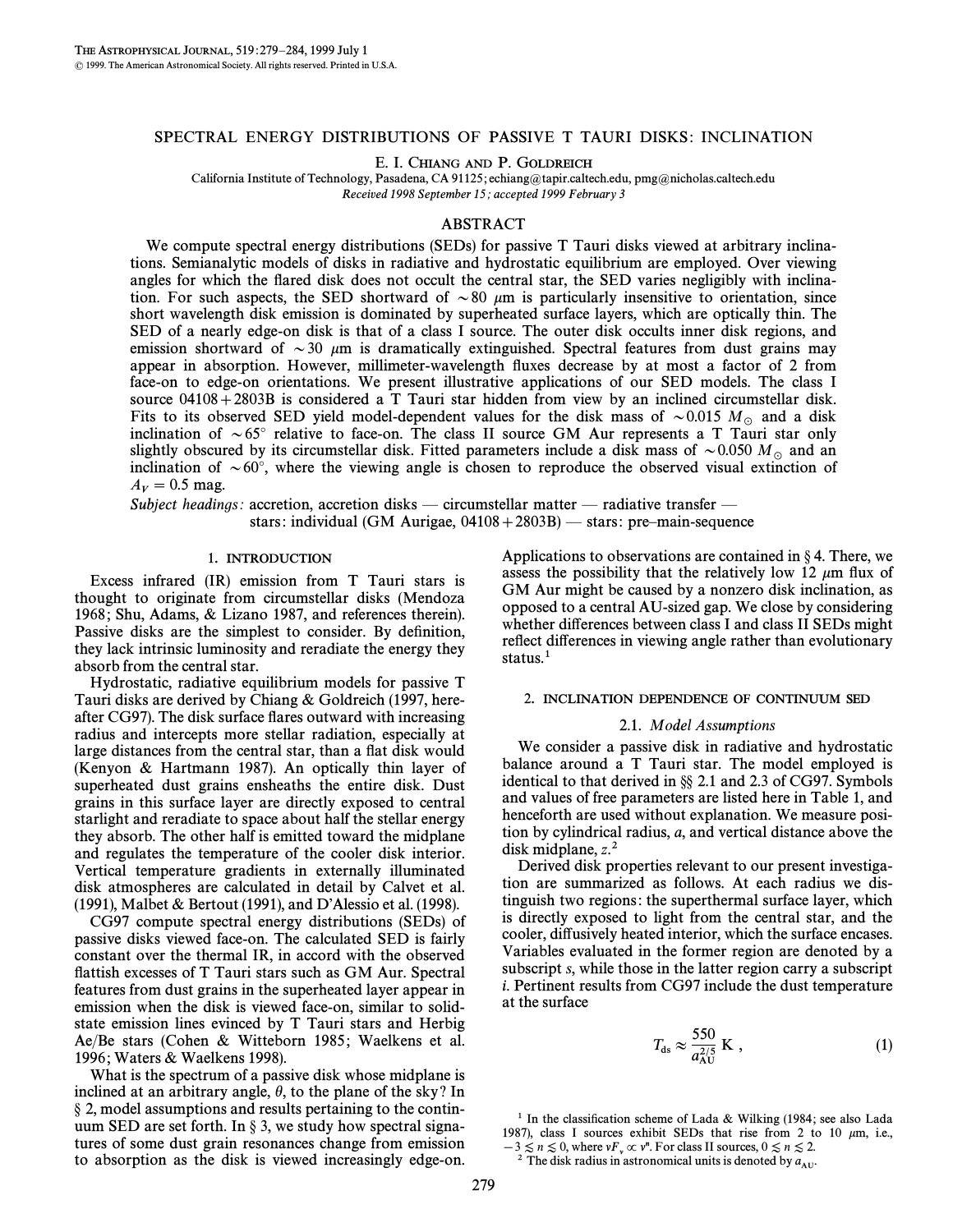| R<br>щ.<br>۰. |  |
|---------------|--|
|---------------|--|

FREE PARAMETERS

| Symbol                     | Meaning                                         | Value                                                                                                                             |
|----------------------------|-------------------------------------------------|-----------------------------------------------------------------------------------------------------------------------------------|
| $M_*$                      | Stellar mass                                    | $0.5 M_{\odot}$                                                                                                                   |
| $R_{\star}$                | Stellar radius                                  | 2.5 $R_{\odot}$                                                                                                                   |
| $T_{\star}$                | Stellar effective temperature                   | 4000 K                                                                                                                            |
| $\Sigma$                   | Disk surface density                            | $10^3 a_{\text{AU}}^{-3/2}$ g cm <sup>-2</sup>                                                                                    |
| $a_i$                      | Inner disk radius                               | 6 $R_* = 0.07$ AU                                                                                                                 |
| $a_{\scriptscriptstyle 0}$ | Outer disk radius                               | 23000 $R_* = 270$ AU                                                                                                              |
| $\kappa_{v}$               | Dust opacity at visual wavelengths <sup>a</sup> | 400 cm <sup>2</sup> g <sup>-1</sup>                                                                                               |
| $\varepsilon$ <sub>v</sub> | Grain emissivity                                |                                                                                                                                   |
|                            |                                                 | $\begin{cases} 1 & \text{if } \lambda \leq 2\pi r, \\ \left(\frac{2\pi r}{\lambda}\right)^{\beta} & \text{otherwise} \end{cases}$ |
| $r \ldots \ldots$          | Grain radius                                    | $0.1 \mu m$                                                                                                                       |
| $\beta$                    | Grain emissivity index                          |                                                                                                                                   |

a Absorption by dust grains is assumed to dominate the continuum opacity from visible through millimeter wavelengths.

and the gas density in the interior

$$
\rho_{\rm gi} = \frac{1}{\sqrt{2\pi}} \frac{\Sigma}{h} \exp\left(-\frac{z^2}{2h^2}\right). \tag{2}
$$

Both the gas scale height,  $h$ , and interior temperature,  $T_i$ , i take on di†erent forms depending on the vertical optical depth of the interior. Inside 84 AU, the interior is opaque to its own reprocessed radiation, and

$$
T_i \approx \frac{150}{a_{\text{AU}}^{3/7}} \text{ K} , \qquad (3a)
$$

$$
h/a \approx 0.04 a_{\rm AU}^{2/7} \,. \tag{3b}
$$

Between 84 and 209 AU, the interior is optically thin to its own radiation but still thick to radiation from the surface ; here

$$
T_i \approx 21 \text{ K} \tag{3c}
$$

$$
\frac{h}{a} \approx 0.15 \left(\frac{a_{\rm AU}}{84}\right)^{1/2} . \tag{3d}
$$

Finally, in the outermost regions of the disk, the encased

material is transparent to radiation from the surface, and  
\n
$$
T_i \approx 21 \left(\frac{209}{a_{\text{AU}}}\right)^{19/45} \text{K} , \qquad (3e)
$$
\n
$$
\frac{h}{a} \approx 0.23 \left(\frac{a_{\text{AU}}}{209}\right)^{13/45} . \qquad (3f)
$$

$$
\frac{h}{a} \approx 0.23 \left( \frac{a_{\rm AU}}{209} \right)^{15/75} \,. \tag{3f}
$$

Boundary conditions are as follows. The superheated layer is located at  $|z| = H \approx 4h$ . Its visual optical depth normal to its flared surface is equal to the angle  $\alpha$  at which

stellar rays penetrate the disk (see Fig. 3 of CG97):  

$$
\alpha \approx \frac{0.4 \ R_*}{a} + a \ \frac{d}{da} \left(\frac{H}{a}\right).
$$

Radially, the disk extends from the silicate condensation boundary at  $a_i$ , to an outer radius,  $a_o$ , at which  $H \approx a$ .<br>The occulting angle

The occulting angle,

$$
\theta_0 \equiv \arctan \frac{a_o}{H(a_o)} = 45^\circ ,
$$

is a natural angle with which to compare the viewing angle  $\theta$ . For  $\theta \lesssim \theta_0$ , both the central star and most of the disk

surface are in direct view. For  $\theta \gtrsim \theta_0$ , star and inner disk are blocked from view by the flared outer "wall."

### 2.2. Interior SED versus  $\Theta$

For clarity, we first consider only the disk interior. Figure 1 depicts the viewing geometry and coordinate system. Define x and y to be orthogonal spatial axes in the plane of the sky, centered on the star. The SED is the integral of

specific intensity over projected disk area, viz.,  
\n
$$
L_{\nu} \equiv 4\pi d^2 v F_{\nu} = 8\pi v \int_0^{a_o} dx \int_{-y(x)}^{y(x)} dy I_{\nu},
$$

where

$$
y(x) = \sqrt{a_o^2 - x^2} \cos \theta + H(a_o) \sin \theta
$$

traces the disk boundary on the sky, d measures distance to

the source from Earth, and 
$$
I_v(x, y)
$$
 is the specific intensity;  
\n
$$
I_v = I_{v,i} = \kappa_V \varepsilon_v \int_0^\infty dl \rho_{gi} B_v(T_i) \exp(-\tau_v) ,
$$

with

$$
\tau_{\nu} = \kappa_{V} \,\varepsilon_{\nu} \int_{0}^{l} d\tilde{l} \rho_{\rm gi} \;.
$$

Here  $B<sub>v</sub>$  is the Planck function, and l and l both measure line-of-sight distance from the observer. Since temperature, density, and opacity are specified by our model, calculating the SED at arbitrary inclination is primarily an exercise in multidimensional integration. We perform these integrals numerically using standard techniques (Press et al. 1992). Optical depths are evaluated using a Romberg integrator with a mandated fractional accuracy of  $10^{-3}$ . Specific intensities are computed on an adaptive step size grid, where the source function  $(B<sub>y</sub>)$  changes by no more than 20% between adjacent grid points. Integrals over y are performed using adjacent grid points. Integrals over y are performed using either a Romberg integrator or, in cases where the integrand is very sharply peaked and the Romberg integrator takes prohibitively many steps, a 60-point Gaussian quadrature routine. The final integration over  $x$  employs the trapezoidal rule on a 60-point logarithmic grid. Answers are routinely checked for robustness against changes in step size. We verify that the SED for  $\theta = 0^{\circ}$  computed using the multidimensional integration code matches the SED for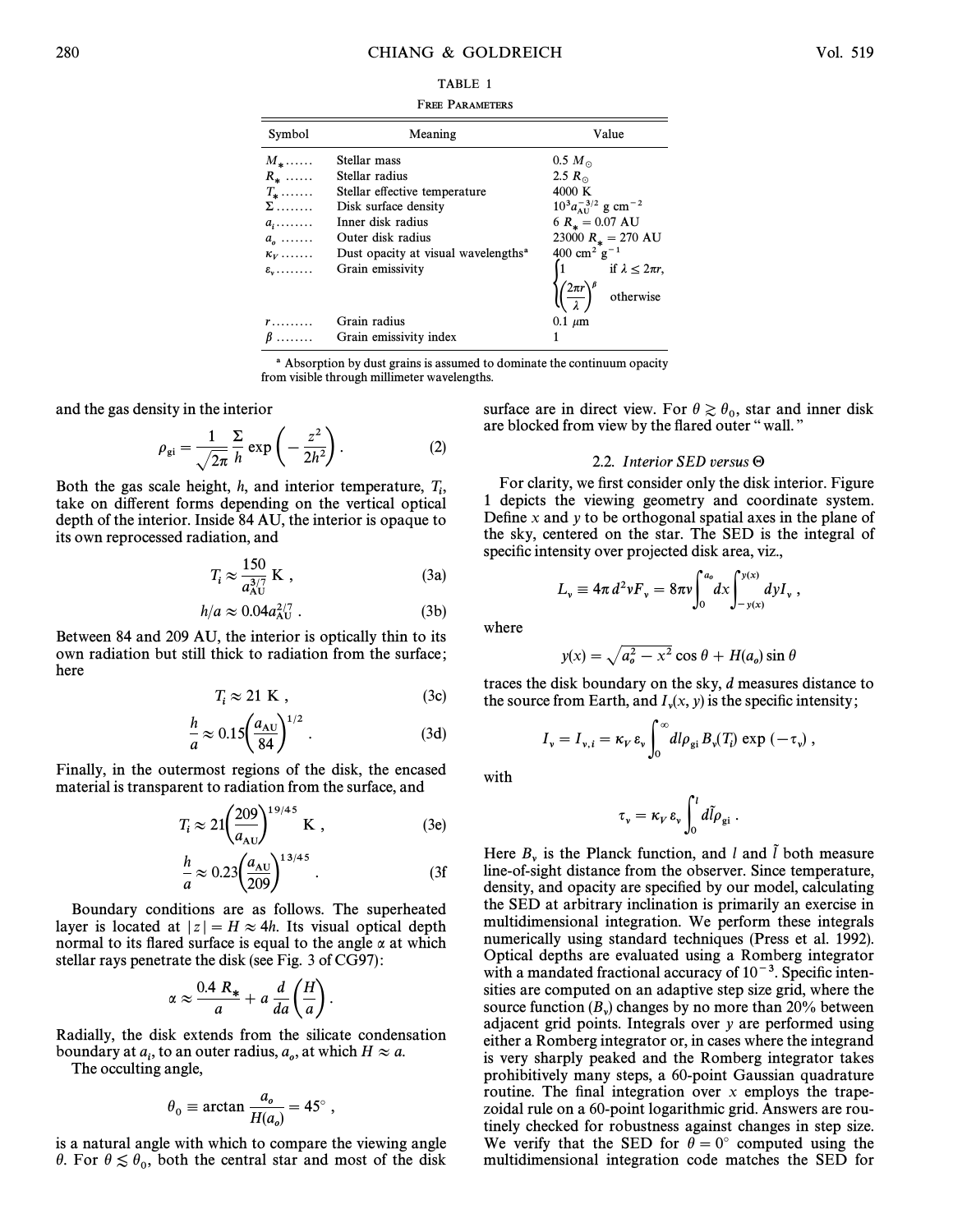

FIG. 1.—Schematic of viewing geometry and coordinate system. The disk interior is capped above and below by the superheated surface. To calculate the SED, specific intensities along lines of sight (dotted lines parallel to l) are summed over the projected disk area in x and y. Here  $\theta$  is slightly less than the occulting angle  $\theta_0$ .

face-on disks computed using the one-dimensional integrator of CG97.

Figure 2 displays a family of interior SEDs for different  $\theta$ . First consider SEDs for angles  $\theta \le \theta_0(\theta = 0^\circ, 30^\circ, 45^\circ)$ .



FIG. 2.—SED of the disk interior only, as a function of viewing angle. Short-wavelength emission from the inner disk is extinguished by the intervening outer disk for  $\theta > \theta_0$ .  $L_*$  denotes the luminosity of the central star.



FIG. 3. SED of the entire disk (interior plus surface) as a function of viewing angle. For  $\theta < \theta_0$ , the SED is insensitive to viewing aspect since that wavelength rediction originates from the optically thin surface while short-wavelength radiation originates from the optically thin surface, while long-wavelength radiation is emitted by the optically thin interior. For  $heta \to \theta_0$ , the intervening outer disk dramatically extinguishes surface radi-<br>ation at the shortest wavelengths ation at the shortest wavelengths.

Radiation at wavelengths shorter than  $\sim$  100  $\mu$ m comes mainly from optically thick regions; consequently,  $L_{\nu}$  is approximately proportional to the areal projection factor cos  $\theta$ . At longer wavelengths, the radiation is emitted by increasingly transparent material, so that  $L<sub>v</sub>$  tends to be independent of orientation.

For angles  $\theta > \theta_0(\theta = 65^\circ, 85^\circ)$ , short-wavelength emis-<br>on from the inner disk is strongly extincted by the intersion from the inner disk is strongly extincted by the intervening outer disk. However, millimeter-wavelength fluxes drop by only a factor of 1.8 as the disk is viewed increasingly edge-on, since about half of the outer disk remains visible in that limit.

## 2.3. Superthermal plus Interior SED versus  $\Theta$

Next we compute the total SED. The superheated layer is treated as a plane-parallel atmosphere having visual optical depth  $\alpha$  normal to the surface. Whenever a line of sight intersects the surface, we increment the specific intensity

from the interior by<sup>3</sup>  
\n
$$
\Delta I_{\nu} = B_{\nu}(T_{ds}) \left[ 1 - \exp \left( - \frac{\alpha \varepsilon_s}{|\hat{n} \cdot \hat{l}|} \right) \right] \exp \left( - \tau_{\nu, l} \right).
$$

Here,  $\hat{n}$  and  $\hat{l}$  are unit vectors normal to the surface and parallel to the line of sight, respectively,  $\varepsilon_s$  is the Planckaveraged dust emissivity at the surface, and  $\tau_{v,l}$  is the intervening optical depth between disk surface and observer.

Figure 3 displays a family of total disk SEDs labeled by  $\theta$ . The behavior of the SED for  $\lambda \gtrsim 80 \ \mu \text{m}$  is similar to that described in  $\S 2.2$ , since the interior dominates emission at those wavelengths.

Shortward of  $\sim 80$  µm, emission from the superheated surface makes a qualitative difference to the appearance of

<sup>&</sup>lt;sup>3</sup> This prescription fails for lines of sight which graze the surface tangentially. However, their fractional contribution to the integrated Ñux is of order  $(h_s/R)^{1/2}$ , where  $h_s \approx (\partial \ln \rho_{si}/\partial z)^{-1}|_{z=H}$  is the geometrical thickness<br>of the surface, and *B* is the radius of curvature of *H*. Since this fraction is of the surface, and R is the radius of curvature of H. Since this fraction is less than 10%, for computational simplicity we let the intersected optical depth of the surface be  $\alpha \varepsilon_s \times \min(|\hat{\boldsymbol{n}} \cdot \hat{\boldsymbol{l}}|^{-1}, 20)$ .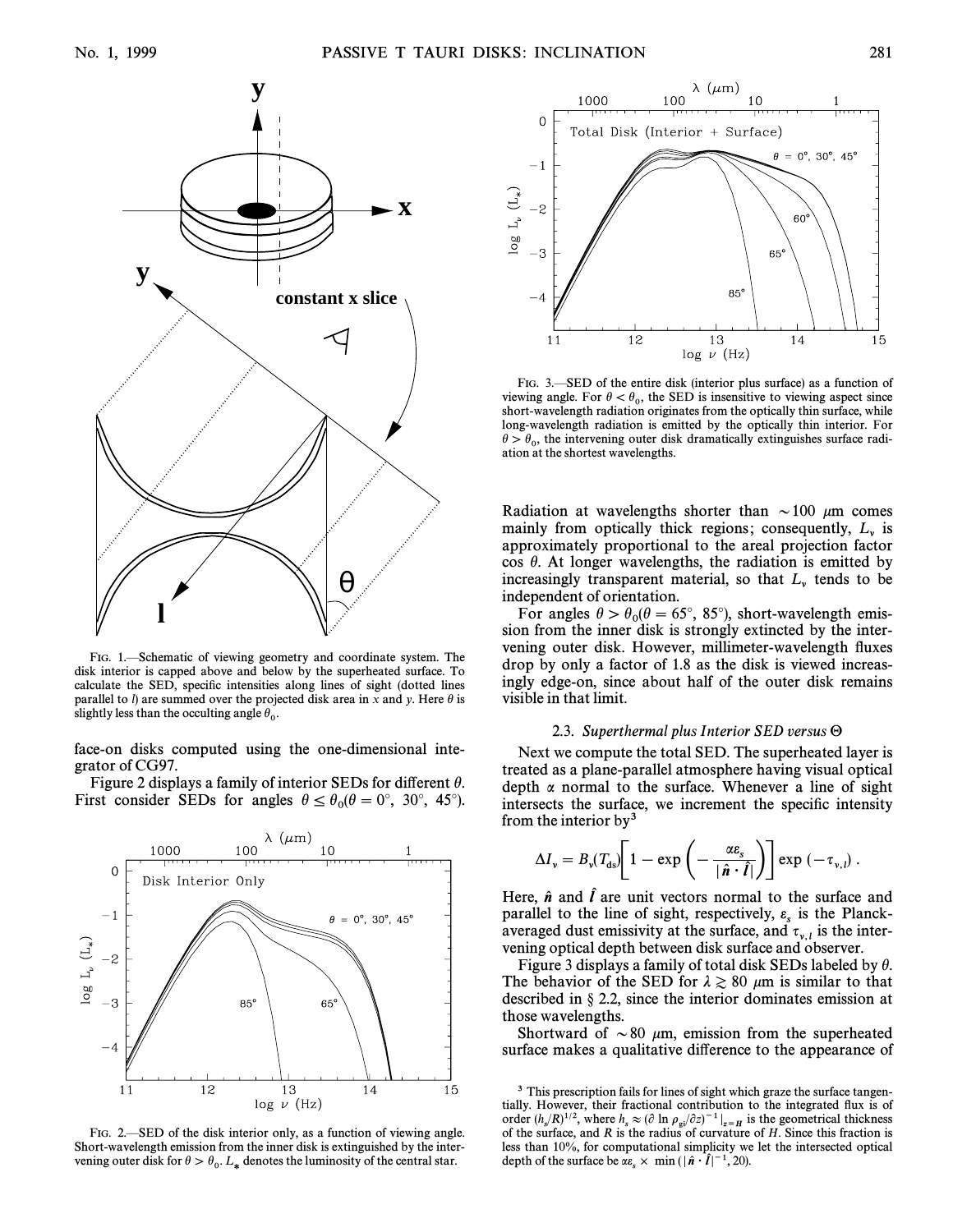



FIG. 4. SED of the entire disk plus central star, as a function of viewing angle. At  $\theta = 60^\circ$ , the visual optical depth to the star is  $\tau_{*,V} = 4.5$ .<br>At  $\theta = 65^\circ$   $\tau_{\text{max}} = 22$ . At  $\theta = 85^\circ$   $\tau_{\text{max}} = 7.6 \times 10^5$ . At  $\theta = 65^{\circ}, \tau_{*,v} = 22$ . At  $\theta = 85^{\circ}, \tau_{*,v} = 7.6 \times 10^5$ .

the SEDs. One difference is that for angles  $\theta \le \theta_0$ , the flux is remarkably inconsitive to viewing geometry <sup>4</sup>. This is remarkably insensitive to viewing geometry.4 This is because shorter wavelength radiation emerges primarily from the superheated surface layers, which are optically thin along most lines of sight.

For angles  $\theta > \theta_0$ , the intervening outer disk dramat-<br>ally extinguishes surface rediction at the shortest wave ically extinguishes surface radiation at the shortest wavelengths. However, the total disk SED between 30 and 80  $\mu$ m is relatively robust to changes in inclination ; it decreases by less than a factor of 3 between face-on and edge-on orientations. Radiation at these wavelengths originates from surface layers at large radii and is only slightly obscured by the tenuous interior at still larger radii.

Finally, in Figure 4 we add the contribution from the central star to the SED. The stellar flux fades rapidly with increasing  $\theta$  beyond  $\sim$  55°.

### 3. SPECTRAL DUST FEATURES

When viewed nearly face-on, passive disks exhibit emission lines associated with dust grain resonances. These features arise from material along the line of sight, which is optically thin : line-to-continuum Ñux ratios are of the same order as the percentage enhancement in line opacity. Emission lines may originate from both the optically thin superheated surface (as discussed in CG97) and the optically thin interior.

How do such lines vary as the disk is viewed increasingly edge-on ? Might they appear in absorption instead, as Cohen & Witteborn (1985) find for seven of the 32 T Tauri stars they survey spectrophotometrically ? To address these questions, we add six Gaussian-shaped spectral resonances to our grain emissivity law. In choosing resonant wavelengths and strengths, we aim to illustrate the range of e†ects that occur with variable viewing angle. Roughly, our six lines can be associated with crystalline  $H_2O$  ice at 60<br>and 100 um (Waters & Waelkens 1998) amorphous silicates and 100  $\mu$ m (Waters & Waelkens 1998), amorphous silicates

at 10 and 20  $\mu$ m (Mathis 1990), and small carbon-rich grains or polycyclic aromatic hydrocarbons (PAHs) at 3.3 and 6.2  $\mu$ m (Waelkens et al. 1996).

Solid-state line spectra at various disk inclinations are displayed in Figure 5. Emission at all wavelengths varies little with viewing geometry for angles  $\theta \lesssim \theta_0$ . This is true particularly at the shortest wavelengths where lines arise largely from the optically thin surface layers. At wavelengths progressively longer than  $\sim$  30  $\mu$ m, the optically thin interior at large radius contributes increasingly to line emission. The drop in the long-wavelength continuum with increasing inclination reflects the cos  $\theta$  dependence of radiation emitted by the optically thick interior.

Emission lines at  $\sim 60$  and 100  $\mu$ m persist at angles  $\theta \gtrsim$  $\theta_0$ , although their fluxes are lower by a factor of  $\sim$ 2 for edge on exigate. edge-on as compared to face-on disks. For edge-on orientations, only about half of the optically thin interior remains visible. Emission around 20  $\mu$ m is more robust to changes in inclination; most of this radiation emerges from the superheated surface at large radii and passes through the rarefied disk interior at yet larger radii with little attenuation.

At the shortest wavelengths, where occultation of the inner disk is significant, lines indeed appear in absorption, although only over a limited range of inclinations between  $\theta_0$  and 90°. For a dust grain resonance to appear in absorption, disk inclinations must be sufficiently high that line emission from the superheated surface is extinguished. However,  $\theta$  cannot be so high that line and continuum optical depths both exceed unity at large radius where the disk interior is nearly isothermal. Only over an intermediate range of inclinations does radiation on and off the resonant wavelength probe a variety of interior disk temperatures. For the 3.3  $\mu$ m resonance to appear in absorption, 60 $\degree \lesssim$  $i \lesssim 65^{\circ}$ . At 6.2  $\mu$ m, opacities are lower, and inclinations needed for absorption higher:  $65^{\circ} \lesssim i \lesssim 70^{\circ}$ . In principle, near-infrared line spectra may provide a sensitive diagnostic of disk inclination.

While the trends outlined above apply qualitatively to all passive disks, quantitative conclusions are model dependent. For example, in our standard model, no absorption line at 10  $\mu$ m appears because line-of-sight optical depths



FIG. 5.-Solid-state line spectra at various disk inclinations. Resonances at the shortest wavelengths where opacities are highest appear in absorption over a limited range of viewing angles between  $\theta_0$  and 90°. Longer wavelength features persist in emission.

<sup>&</sup>lt;sup>4</sup> Slight reductions in midinfrared flux still occur for  $\theta \le \theta_0$ , both because surface layers intermediate in radius are seen through the outer disk's atmosphere and because emission from the optically thick interior is proportional to the projected area.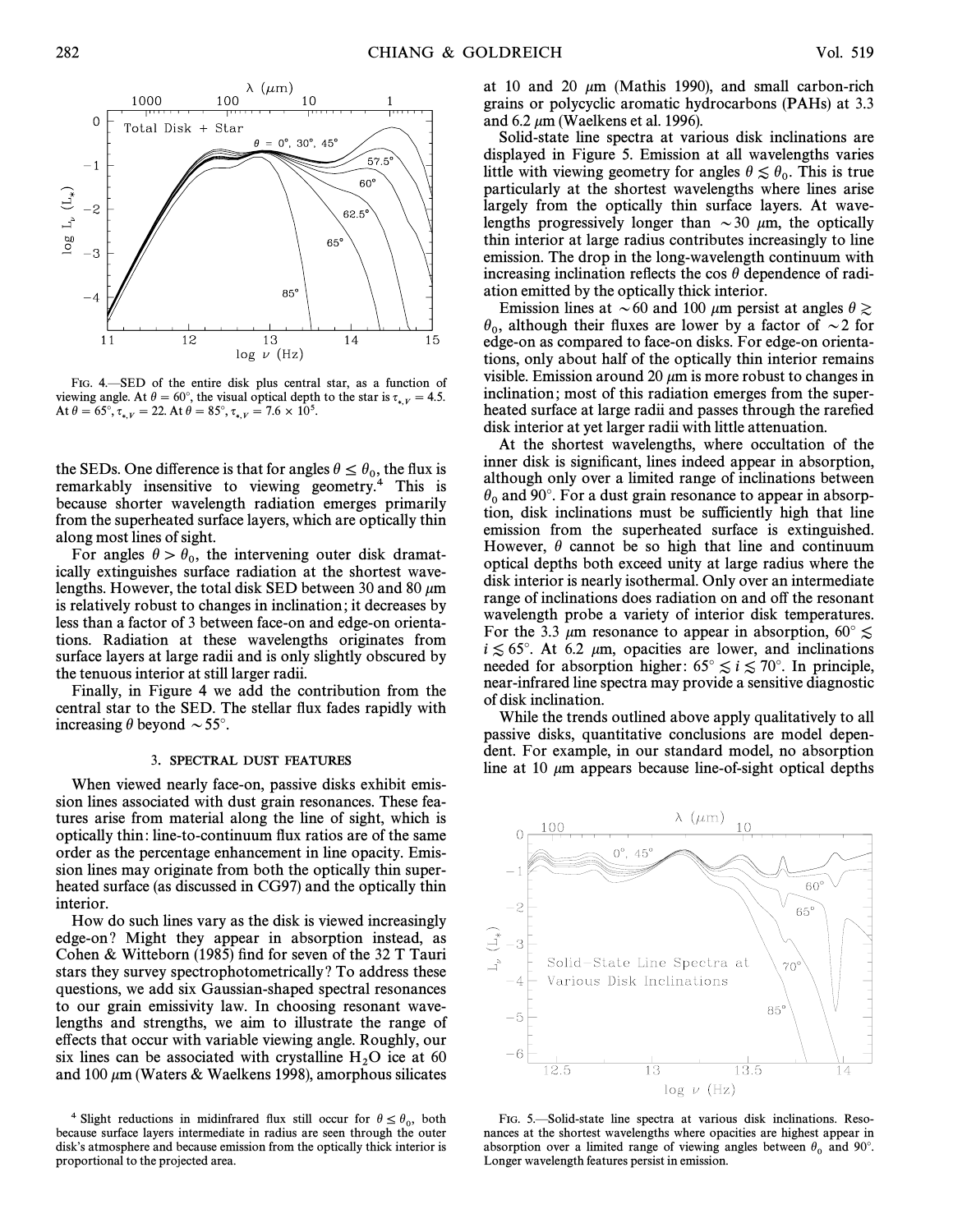are too small to extinguish emission from the superthermal surface. However, such an absorption line would appear in the SED of a sufficiently massive, inclined disk.

# 4. APPLICATIONS TO OBSERVATIONS

#### 4.1. GM Aurigae and Central Holes

GM Aur is a particularly clean, well-studied T Tauri system to which we can apply our SED models. The single central star has a mass of 0.72  $M_{\odot}$ , luminosity of 0.7  $L_{\odot}$ , and an age of  $2 \times 10^6$  yr (Beckwith et al. 1990). Aperture synthesis maps in  ${}^{13}CO(2 \rightarrow 1)$  evince a rotating circumstellar gas disk having approximate projected dimensions  $950 \times 530$  AU, inclined at  $\theta \approx 30^{\circ}$  (Koerner, Sargent, & Beckwith 1993). Hubble Space Telescope (HST) images in scattered visible light reveal the disk surface to be flared and suggest *i* is closer to  $\sim 60^{\circ}$  (Koerner 1997; Stapelfeldt et al. 1997). These same observations detect no outflow or remnant envelope surrounding this relatively evolved system.

CG97 model the SED of GM Aur, but with a face-on disk. They suggest that a nonzero disk inclination might cause line-of-sight radiation from the inner disk to be absorbed by the outer disk, thereby explaining the relatively low 12  $\mu$ m flux without invoking a central hole. Here we investigate this possibility by refitting the SED with an inclined disk.

Figure 6 displays our new fit with a disk inclined at  $\theta = 59^\circ$ . Despite the nonzero inclination, none of our fit parameters changes significantly from those given by CG97 for the face-on case. Fluxes at IRAS wavelengths emerge mainly from the optically thin surface layers, and those at millimeter wavelengths emerge mostly from the optically thin interior; neither is sensitive to viewing angles  $\theta$  near or less than  $\theta_0$ .<sup>5</sup> Therefore, our fitted inclination does not reflect the shape of the IR SED; rather, it is chosen to reproduce the observed modest visual extinction to the central star of  $A_V = 0.5$  mag and to conform with the imaging data.



FIG. 6.--Observed SED (filled circles) of GM Aur and accompanying inclined passive disk model. Fit parameters are as follows:  $\theta = 59^\circ, \Sigma = 2$  $\times 10^{3} a_{\text{A}}^{-3/2}$  g cm<sup>-2</sup>,  $\beta = 1.4$ ,  $r = 0.3 \mu$ m,  $a_{\text{o}} = 311 \text{ AU}$  (which implies  $\theta_{\text{o}} = 51^{\circ}$ ) and  $a_{\text{o}} = 4.8 \text{ AU}$ . The formal requirement of a large ALI sized central 51°), and  $a_i = 4.8$  AU. The formal requirement of a large AU-sized central gap persists despite accounting for a nonzero viewing angle.

<sup>5</sup>  $\theta_0$  for this disk equals 51°.

Matching the visual extinction comes at the cost of still requiring a large central gap having a radius  $\sim 60$  times greater than the dust sublimation radius:  $a_i = 4.8 \pm 2.7$ AU, where the uncertainty reflects that of the 12  $\mu$ m *IRAS* point. There is no inclination for which the outer edge of our model disk attenuates the 12  $\mu$ m flux without also extinguishing central starlight by several magnitudes. Lineof-sight column densities to surface regions inside  $\sim$  5 AU (where most of the 12  $\mu$ m emission originates) are only  $\sim$  20% greater than the column density to the star. This small difference in the amount of obscuring material is completely insignificant; the opacity at 12  $\mu$ m is 13 times lower than at visible wavelengths. Thus the low visual extinction to the central star implies that we should have a clear view of disk regions inside a few AU at near-infrared wavelengths.

In spite of these considerations, we remain skeptical of the existence of such a large central gap devoid of dust. A more palatable alternative might be that the inner disk's aspect ratio does not increase monotonically with radius. Such undulations in the height of the surface would shadow annular regions from the central star and lower their temperatures. In addition, those ripples nearest the observer would hide their warmer, starlit sides when viewed at nonzero inclination. Accretional heating may be responsible for such changes in surface geometry, as mentioned in CG97 (see their  $\S 3.5$ ); as estimated there, enhancements in disk thickness due to heating of the midplane may become significant inside a few AU. For an accretion disk that derives its luminosity solely from local viscous dissipation, the aspect ratio indeed decreases with radius whenever opacities increase steeply with temperature, as demonstrated by Bell et al. (1997).

### 4.2. Class I Sources as Inclined Class II Sources

Might some class I spectra represent T Tauri stars obscured by inclined disks ? The possibility should be entertained for sources such as  $04108 + 2803B$ ; Figure 7 demonstrates that a passive disk inclined at  $65^\circ$  provides a



FIG. 7.—Observed SED (*filled circles*) of class I source  $04108 + 2803B$ (Kenyon et al. 1993a) and accompanying inclined passive disk model. Fit parameters for the disk are as follows:  $\theta = 65^\circ$ ,  $\Sigma = 0.3 \times 10^{3} a_{A}^{-3/2}$  g<br>cm<sup>-2</sup>  $B = 1.2$  r = 0.1 um a = 270. AU (which implies  $\theta = 46^\circ$ ) and cm<sup>-2</sup>,  $\beta = 1.2$ ,  $r = 0.1 \mu$ m,  $a_0 = 270 \text{ AU}$  (which implies  $\theta_0 = 46^\circ$ ), and  $a_i = 0.07$  AU. Stellar parameters are identical to those of our standard in model T Touristan model T Tauri star.